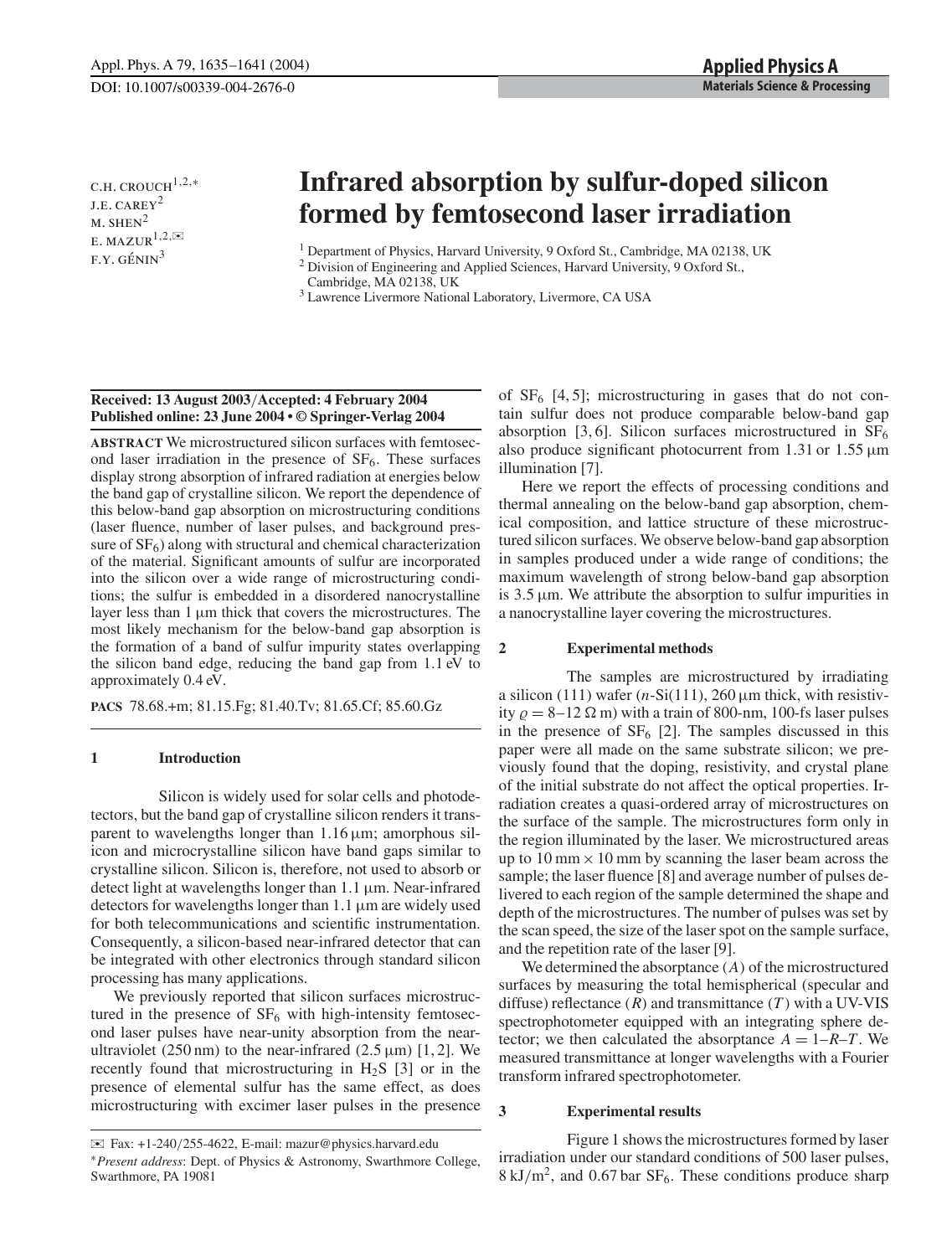

**FIGURE 1 a**,**b** Scanning electron micrographs of laser-microstructured silicon surface formed in  $SF<sub>6</sub>$  under "standard" conditions for this paper (laser pulse duration: 100 fs; 500 laser pulses; laser fluence:  $8 \text{ kJ/m}^2$ ;  $SF_6$  pressure: 0.67 bar). The sample is viewed at 45◦ to the normal. **c** Bright-field transmission electron micrograph of cross-section through a row of microstructures. *Insets*: (*upper*) high-magnification view of the disordered region at the tip of the spike (indicated on main image with *dashed square*) and (*lower*) selected area electron diffraction pattern obtained from the disordered region

conical microstructures about  $8 \mu m$  tall and  $1 \mu m$  across at the tip, separated by  $3-4 \mu m$  (Fig. 1a), and covered with nanoscale particles (Fig. 1b). As can be seen in the bright-field transmission electron micrograph of a cross-section through one of the microstructures (Fig. 1c), the microstructures consist of a crystalline silicon core covered with a layer of disordered material less than  $1 \mu m$  thick. The surface layer contains silicon nanocrystals ( $\sim$  10–50 nm in diameter), pores, and impurities. Selected-area electron diffraction (inset) indicates that the surface layer has a crystalline order. Energy dispersive X-ray emission spectroscopy indicates a sulfur concentration of roughly 1% in this layer; there is no detectable sulfur in the crystalline core.

Figure 2 shows scanning electron micrographs of the microstructures formed with an increasing number of laser pulses (a–c), laser fluence (d–f), and the background pressure of  $SF_6$  (g-i). All of these samples were made by varying just one processing condition relative to the standard conditions of Fig. 1. At fewer than 10 laser pulses or less than  $4 \mathrm{kJ/m^2}$  fluence, we observe ridges parallel to the laser polarization rather than conical microstructures. Increasing the number of laser pulses or laser fluence produces conical microstructures that are shorter and blunter than those obtained under the standard conditions. For  $SF_6$  pressures between 27 mbar and 400 mbar, ridges form; at lower pressures, larger, blunt structures form.

Figure 3 shows that the absorptance at 1550 nm increases strongly with the number of pulses delivered to the sample, up to 20 pulses; additional pulses have little effect. The inset shows that the absorptance increases over the entire wavelength range as the number of laser pulses increases. For unstructured (crystalline) silicon, the absorptance drops sharply around  $1.16 \mu m$ , corresponding to the band gap of silicon, and is very low for longer wavelengths. For the microstructured samples, the absorptance is essentially constant between 1.2 and  $2.5 \mu m$ , with its value increasing with the number of pulses.

Figure 4 shows that the absorptance at 1550 nm increases strongly with fluence for fluences up to about  $5 \text{ kJ/m}^2$  and increases more slowly for higher fluences. Surfaces made with  $4 \mathrm{kJ/m^2}$  or more display constant absorptance vs. wavelength at below-band gap wavelengths; at lower fluences, the absorptance decreases gradually with increasing wavelength. With 500 laser pulses, fluences below  $2.5 \text{ kJ/m}^2$  do not produce uniform microstructuring of the surface (fluence less than 2.0 kJ/m<sup>2</sup> neither alters the surface nor affects the optical properties).

Figure 5 shows that the absorptance also increases with increasing  $SF<sub>6</sub>$  pressure, and the greatest rate of increase is observed at low pressures. Above 27 mbar, the below-band gap absorptance does not vary with wavelength, while at lower pressure, it decreases with increasing wavelength. For samples made in vacuum, the gradual decrease of absorptance for wavelengths longer than  $1.2 \mu m$  is consistent with the presence of band tails of Urbach states due to a high density of defects [10].

Figure 6 shows the effects of annealing for 30 minutes in flowing Ar on the absorptance of samples made under standard conditions. Annealing at temperatures below 575 K has little effect on the absorptance. Annealing between 575 K and 875 K does not affect absorptance above the band gap, but lowers the below-band gap absorptance; the higher the temperature, the greater the decrease in absorptance. Raising the annealing temperature above 875 K does not produce any additional change. As shown in Fig. 7, annealing has no visible effect on the shape of either the microstructures or the surface nanoparticles.

To determine the extent of the below-band gap absorptance, we measured specular infrared transmittance at wavelengths longer than 2.5  $\mu$ m. For a standard sample (8 kJ/m<sup>2</sup>, 500 pulses,  $0.67$  bar  $SF<sub>6</sub>$ ), the transmittance is only a few percent at  $2.5 \mu m$  but begins to rise at approximately  $3.5 \mu m$ ,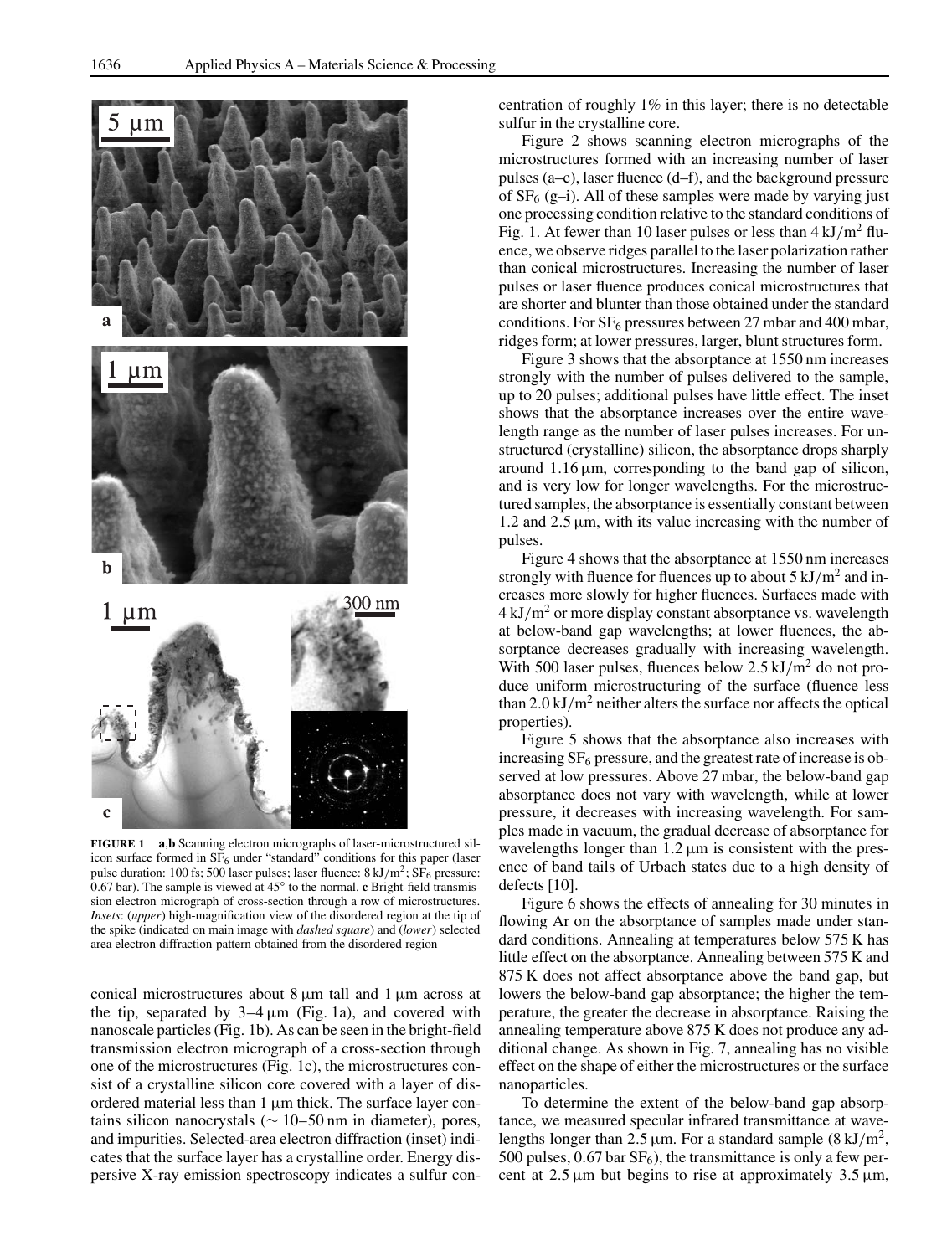$\overline{\mathbf{P}}$ 

2.5 3



**FIGURE 3** Dependence of the absorptance at 1550 nm of microstructured silicon surfaces on the number of laser pulses used in microstructuring. All samples were made with  $8 \text{ kJ/m}^2$  laser fluence and 0.67 bar SF<sub>6</sub> pressure. Inset: Wavelength dependence of absorptance for a subset of the samples shown in Fig. 3 and for the unstructured silicon substrate

and reaches 50% at roughly 6 µm. Because this measurement was not made with an integrating sphere, scattering reduces the transmittance;  $3.5 \mu m$  is therefore an upper bound on the wavelength at which the below-band gap absorptance begins to decrease.

To determine the effect of the microstructuring parameters on lattice structure and chemical composition of the microstructures, we performed Rutherford backscattering spectroscopy (RBS) on selected samples. We measured the backscattering spectrum from 2.0 MeV alpha particles with an

**FIGURE 4** Dependence of the absorptance at 1550 nm of microstructured silicon surfaces on the laser fluence used in microstructuring. All samples were made with 500 laser pulses and 0.67 bar SF6 pressure. *Inset*: Wavelength dependence of the absorptance for a subset of the samples shown in Fig. 4 and for the unstructured silicon substrate

annular solid state detector. To determine the chemical composition of the microstructured material, we compared the measured RBS spectra to simulated spectra [11] from planar material. The observable sulfur signal measures only the average sulfur concentration in the uppermost 100 nm of the surface; the RBS signal from deeper sulfur is masked by the silicon signal. Transmission electron microscopy indicates that the uppermost few hundred nanometers of the structures is modified, with crystalline silicon beneath (Fig. 1c), and energy dispersive X-ray emission spectroscopy indicates that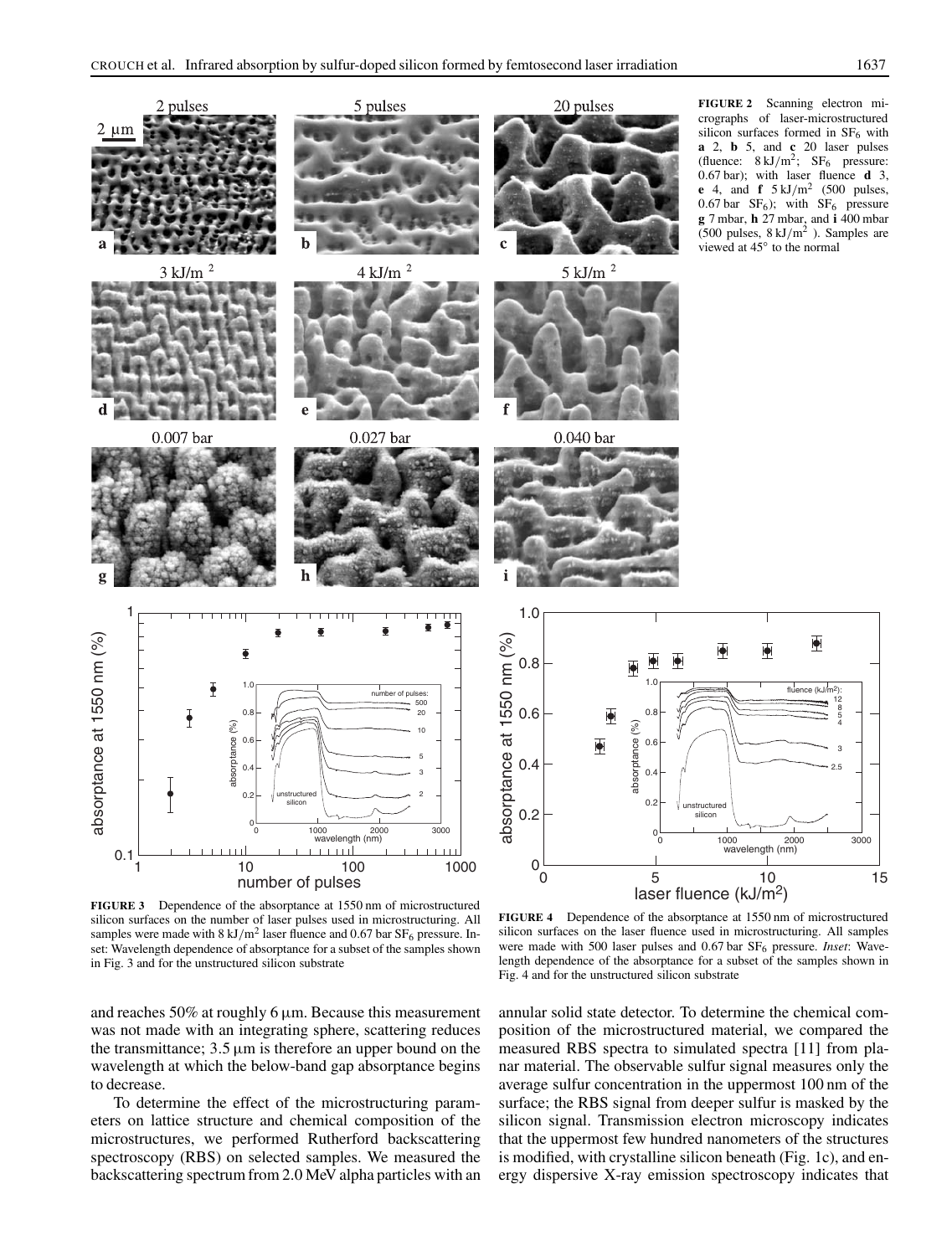

**FIGURE 5** Dependence of the absorptance at 1550 nm of microstructured silicon surfaces on the pressure of  $SF<sub>6</sub>$  used in microstructuring. All samples were made with 500 laser pulses and 8 kJ/m<sup>2</sup> laser fluence. *Inset*: Wavelength dependence of absorptance for a subset of the samples shown in Fig. 5 and one made in vacuum (base pressure less than 10−<sup>6</sup> bar)



**FIGURE 6** Effect of annealing temperature on absorptance at 1550 nm of microstructured silicon surfaces. The data point at room temperature (300 K) corresponds to a sample that was not annealed. All samples were made with 500 laser pulses and 8 kJ/m<sup>2</sup> laser fluence in 0.67 bar  $SF_6$ , and were annealed for 30 minutes. *Inset*: Wavelength dependence of absorptance for the samples shown in Fig. 6 and for the unstructured silicon substrate

the sulfur is in the modified layer. Consequently, to determine sulfur concentrations, we simulate just the modified layer.

The RBS spectra indicate that the modified surface layer consists of oxidized silicon with fluorine and sulfur impurities. Neither the oxide nor the fluorine contributes to the optical properties; etching the samples in 5% HF for 4 min removes the fluorine and the oxide without changing either the sulfur concentration or the optical properties. To simplify simulation of the spectra, we therefore measured RBS spectra on samples etched in HF.

Table 1 shows that the concentration of sulfur follows a trend similar to the below-band gap absorptance with processing conditions. The amount of sulfur increases from roughly 0.2% for the sample made with two pulses to roughly 0.7% for the sample made with 50 pulses. Additional pulses



**FIGURE 7** Microstructured silicon **a**,**b** before annealing and **c**,**d** after annealing at 800 K for 3 h. The same region of the sample is shown in all four panels

| Average<br>laser fluence<br>(kJ/m <sup>2</sup> ) | Number<br>of pulses | Annealing<br>temperature<br>$(30 \text{ min})$ | Sulfur<br>concentration<br>$\pm 0.1$ at. % | Absorptance<br>at 1550 nm |
|--------------------------------------------------|---------------------|------------------------------------------------|--------------------------------------------|---------------------------|
| 2.5                                              | 500                 |                                                | 0.3                                        | 0.47                      |
| 3.0                                              | 500                 |                                                | 0.3                                        | 0.59                      |
| 4.0                                              | 500                 |                                                | 0.4                                        | 0.78                      |
| 4.9                                              | 500                 |                                                | 0.6                                        | 0.81                      |
| 8.0                                              | 500                 |                                                | 0.7                                        | 0.85                      |
| 10.0                                             | 500                 |                                                | 0.7                                        | 0.85                      |
| 8.0                                              | 2                   |                                                | 0.2                                        | 0.18                      |
| 8.0                                              | 3                   |                                                | 0.4                                        | 0.37                      |
| 8.0                                              | 5                   |                                                | 0.4                                        | 0.48                      |
| 8.0                                              | 10                  |                                                | 0.5                                        | 0.68                      |
| 8.0                                              | 20                  |                                                | 0.6                                        | 0.83                      |
| 8.0                                              | 50                  |                                                | 0.6                                        | 0.84                      |
| 8.0                                              | 500                 |                                                | 0.7                                        | 0.87                      |
| 8.0                                              | 500                 | 875 K                                          | 0.5                                        | 0.14                      |
| 8.0                                              | 500                 | 725 K                                          | 0.5                                        | 0.54                      |

**TABLE 1** Sulfur concentration in samples determined by Rutherford backscattering spectroscopy

have no effect; the sample made with 500 pulses also has 0.7% sulfur. Likewise, the sulfur content increases from 0.4% for the sample made with  $2.5 \text{ kJ/m}^2$  to 0.7% for the sample made with 8 kJ/m<sup>2</sup>; the sample made with 10 kJ/m<sup>2</sup> also has 0.7% sulfur.

Sulfur concentrations in the annealed samples, however, do not mirror the below-band gap absorptance. Upon annealing a standard sample at either 725 K or 875 K for 30 min, the sulfur content in both cases decreases by only 40%, while the infrared absorptance decreases by almost an order of magnitude. The concentration of sulfur in the annealed samples is comparable to that of the sample made with  $4 \text{ kJ/m}^2$  and 500 pulses, or the sample made with ten pulses and  $8 \text{ kJ/m}^2$ ; for these samples, the infrared absorptance is only 20% less than that of a standard sample [12].

Finally, we performed bright-field transmission electron microscopy (TEM) on cross-sections prepared from a sample made with 10 laser pulses, a sample made with a laser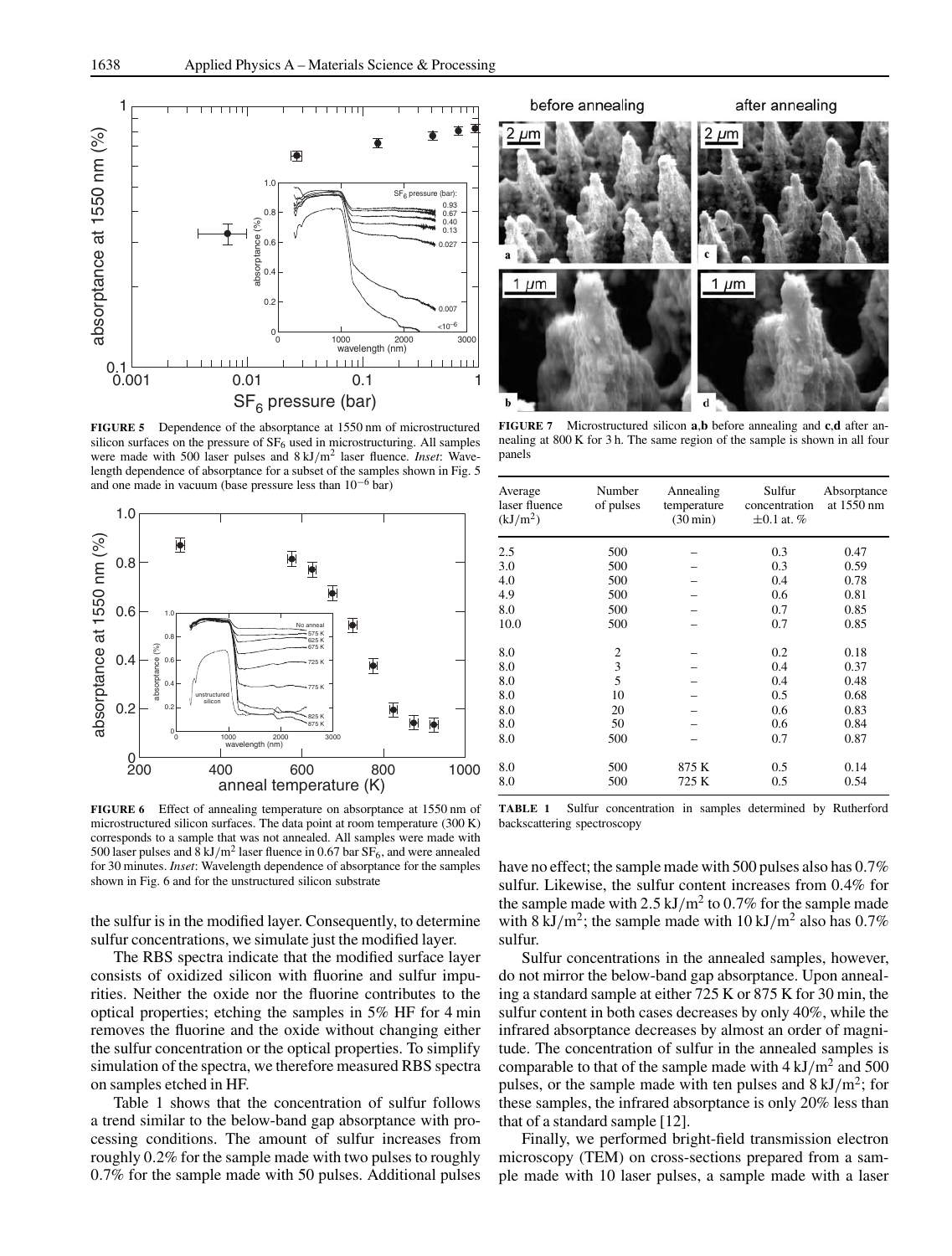fluence of  $4 \mathrm{kJ/m^2}$ , and an annealed standard sample. These micrographs are shown in Fig. 8. We find that the samples made with 10 pulses (Fig. 8a) and  $4 \text{ kJ/m}^2$  (Fig. 8b) show a disordered surface layer that is similar to that of the sample made under standard conditions (Fig. 1c), although the microstructures themselves are smaller than the microstructures made under standard conditions. The annealed sample (Fig. 8c) also has a disordered surface layer similar to the nonannealed standard sample of Fig. 1c. Selected area diffraction indicates that for all three samples, the surface layer (insets



**FIGURE 8** Bright-field transmission electron micrographs of crosssections of microstructures formed with **a** 10 laser pulses, laser fluence 8 kJ/m2; **b** 500 laser pulses, laser fluence 4 kJ/m2; and **c** 500 laser pulses, laser fluence  $8 \text{ kJ/m}^2$ , and annealed at  $875 \text{ K}$  for 30 minutes. All three samples were made in 0.67 bar SF<sub>6</sub>. *Insets*: (*upper*) high-magnification view of the disordered region at the tip of the spike and (*lower*) selected area electron diffraction pattern obtained from the disordered region

to Fig. 8) has significant crystalline order, and the core is crystalline. The diffraction rings are sharper for the annealed sample (Fig. 8c) than for the others, which most likely indicates that annealing increases the crystallinity of the sample somewhat, as would be expected. Other factors such as the different crystal plane of the specimen could also sharpen the diffraction pattern.

## **4 Discussion**

Surfaces laser-microstructured in  $SF<sub>6</sub>$  using a wide range of processing conditions exhibit strong, featureless below-band gap absorptance from 1.2 to at least  $2.5 \mu m$ . The samples also display very high visible absorptance, as reported previously; as the visible absorptance is not affected by annealing, we attribute it to amplification of the intrinsic visible absorptance of ordinary silicon by multiple reflections [2]. The transmittance at longer infrared wavelengths rises at roughly  $3.5 \mu m$ , indicating that the absorptance decreases in this wavelength range. These optical properties suggest an altered band structure in which the band gap is reduced to roughly 0.4 eV. Further evidence for this altered band structure comes from our recent finding that the microstructured material has a diodic *I*–*V* characteristic and high photoresponse to wavelengths longer than  $1.1 \mu m$ , indicating that the band gap of the surface layer is different from that of the substrate [7].

We attribute this altered band structure to the formation of an impurity band due to the presence of high concentrations of sulfur in the nanocrystalline layer at the surface of the sample. We established previously that sulfur is essential to the below-band gap absorptance; surfaces microstructured in the presence of sulfur or sulfur-containing gases show strong below-band gap absorptance, while surfaces microstructured in environments that do not contain sulfur show absorptance that resembles that of surfaces structured in vacuum [3, 6]. At low concentrations, sulfur impurities introduce states into the band gap of crystalline silicon [13, 14]. Bands of impurity states can form at concentrations as low as  $10^{16}$  /cm<sup>3</sup> [15], so at the sulfur concentrations we observe, it is plausible that a sulfur impurity band forms.

As described in the previous section, we find significant concentrations of sulfur even in samples processed with very few laser pulses or with laser fluences near the threshold for plasma formation, and such samples display significant below-band gap absorptance. In samples that have not been annealed, the sulfur concentration observed by RBS follows a trend similar to the below-band gap absorptance.

Annealing causes the below-band gap absorptance to decrease in a manner that does not mirror the sulfur concentration. For example, samples annealed at 725 K and at 875 K have the same sulfur concentration, but the absorptance at 1550 nm of the sample annealed at 725 K is five times that of the sample annealed at 875 K. The observed sulfur concentration in the sample annealed at 875 K is the same as that from the 10-pulse or  $4-kJ/m^2$  samples, but the 10-pulse and  $4\text{-}kJ/m^2$  samples display 80% of the below-band gap absorptance of a standard sample, while the below-band gap absorptance of the sample annealed at 875 K is reduced to essentially the same value as the original substrate silicon. The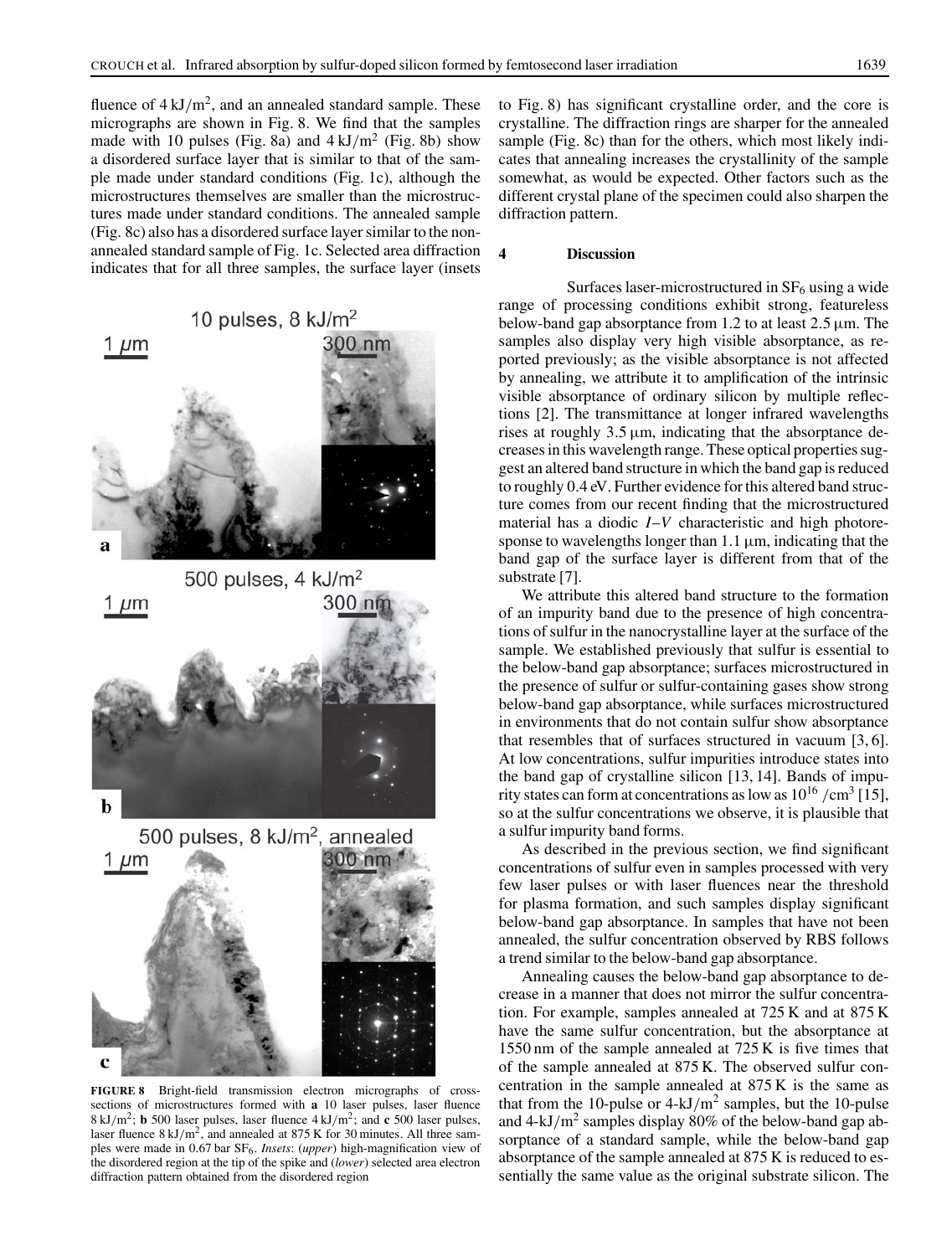decrease in the observed sulfur concentration upon annealing most likely reflects sulfur diffusing deeper into the sample than can be observed by RBS [16].

The annealing results indicate that absorption is not determined by sulfur concentration alone. The most likely explanation of the below-band gap absorption is that laser microstructuring incorporates the sulfur impurities into the silicon matrix in optically active states, and annealing causes bond rearrangement within the silicon matrix that renders the sulfur impurities optically inactive. (Complete recrystallization of the material is not necessary to eliminate the below-band gap absorption; the annealed material is still significantly disordered [17].) It is also possible that optically inactive precipitates or sulfur-silicon complexes form upon annealing.

While we cannot identify specific optically active sulfur states, we do have some information about them. The TEM images of Figs. 1 and 8 indicate that samples made over a wide range of conditions are covered with a layer of nanocrystalline material containing the sulfur impurities. It is known that after ion implantation of sulfur into silicon, the sulfur impurities form complexes with the implantation-induced damage [18]. After laser microstructuring, it is therefore likely that the sulfur is present in close proximity to defects rather than in the nanocrystalline grains. It is also possible that amorphous-like material is present between the nanocrystalline grains. Keblinski et al. [19] found that the structure of the intergranular phase in nanocrystalline silicon is remarkably similar to that of bulk amorphous silicon. The presence of either defects or amorphous material is likely to provide a wide variety of electronic environments for the sulfur impurities, producing a band of impurity states.

Further work is required to determine the mechanism by which sulfur is incorporated into the surface layer. However, the results presented here provide some clues. The sulfur concentrations in our structures exceed the solid solubility of sulfur in silicon [20] by many orders of magnitude, indicating that sulfur is incorporated through a highly nonequilibrium process. The fact that the sulfur content reaches its maximum value with just 20 pulses, and that the surface layer formed with just 10 pulses is similar in both thickness and structure to that formed with 500 pulses, suggests that the surface layer may re-form with each laser pulse once the pattern of microstructures is established. The increase of sulfur with increasing laser fluence indicates that more sulfur is incorporated when more energy is deposited in the surface. This result would be consistent with sulfur being incorporated into a melted layer formed on the surface of the microstructures after equilibration of the electrons with the lattice; such a layer is expected to form [21] because the laser fluences used for these samples are near or not far above the ablation threshold of approximately  $3 \text{ kJ/m}^2$  [22].

Silicon can be doped by melting the surface with excimer laser pulses in the presence of a gas containing the desired dopants [23]. The dopants are incorporated into the melt and the rapid solidification that follows laser melting can produce highly supersaturated solid solutions [24]. We recently found that microstructuring with excimer laser pulses [5] also produces strong below-band gap absorptance. Our femtosecond laser microstructuring process may incorporate sulfur in a similar fashion.

#### **5 Conclusions**

We report here the dependence of the below-band gap absorptance of laser-structured silicon on the laser conditions used to structure the surface and on the sulfur content of the microstructured surfaces. Our observations suggest an altered band structure in a layer of sulfur-doped nanocrystalline silicon covering the microstructures; the band gap is reduced to roughly 0.4 eV by the formation of a sulfur impurity band. The sulfur may be present in regions of amorphous or highly disordered silicon that fill spaces between submicrometersize crystalline grains. The dependence of the optical properties on annealing temperature is consistent with sulfur-doped amorphous silicon.

The altered surface layer forms over a wide range of processing conditions; consequently, different conditions can be designed for different applications. For example, for field emitters, high aspect ratio, sharp conical structures can be formed with large numbers of pulses and high fluence; for detectors or other devices fabricated on a heterostructured substrate, lower fluence or fewer pulses can be used to form shallower microstructures, in order not to disrupt the underlying heterostructure.

**ACKNOWLEDGEMENTS** We thank Dr. J. Chervinsky, J. Harper, E. Hoke, J. Sage, M. Sheehy, and D. Wolfe for experimental assistance, and Prof. M.J. Aziz, Prof. C. Friend, Prof. E. Kaxiras, Prof. J. Leonard, Prof. W. Paul, and Prof. F. Spaepen for helpful discussions. Work at Harvard was supported by the Harvard University MRSEC (NSF/DMR-98-09363), the Department of Energy (DOE DE FC36 01GO11053), and the Army Research Office (DAAD19-99-1-0009). Work at LLNL was performed under the auspices of the U. S. Department of Energy by the University of California, Lawrence Livermore National Laboratory under Contract No. W-7405- Eng-48.

#### **REFERENCES**

- 1 T.-H. Her, R.J. Finlay, C. Wu, S. Deliwala, E. Mazur: Appl. Phys. Lett. **73**, 1673 (1998)
- 2 C. Wu, C.H. Crouch, L. Zhao, J.E. Carey, R. Younkin, J.A. Levinson, E. Mazur, R.M. Farrell, P. Gothoskar, A. Karger: Appl. Phys. Lett. **78**, 1850 (2001)
- 3 M. Sheehy, L. Winston, J.E. Carey, E. Mazur, C.M. Friend: unpublished results
- 4 A.J. Pedraza, J.D. Fowlkes, D.H. Lowndes: Appl. Phys. Lett. **74**, 2322 (1999)
- 5 C.H. Crouch, J.E. Carey, J.M. Warrender, M.J. Aziz, E. Mazur: Appl. Phys. Lett. **84**, 1850 (2004)
- 6 R. Younkin. J.E. Carey, E. Mazur, J.A. Levinson, C.M. Friend: J. Appl. Phys. **93**, 2626 (2003)
- 7 J.E. Carey, C.H. Crouch, M. Shen, M.A. Sheehy, E. Mazur: unpublished results
- 8 The laser beam has a Gaussian spatial profile; the fluence reported here is the average fluence determined over the entire laser spot, and the peak fluence (in the center of the spot) is twice the average fluence
- 9 The average number of laser pulses used to structure a sample is defined as  $\langle N \rangle = df/s$ , where  $d =$  the FWHM of the Gaussian beam profile,  $f$  = the frequency of the laser pulse train, and  $s$  = the scan speed. The natural frequency of the laser pulse train is 1 kHz, but we can reduce the frequency to 150 Hz or less using a fast mechanical shutter
- 10 Z.R. Zanatta, I. Chambouleyron: Phys. Rev. B **53**, 3833 (1996)
- 11 www.genplot.com
- 12 The RBS spectra may be affected slightly by the changing morphology of the surface, as the surface area of the samples changes as processing conditions change. However, the microstructures made with 2, 3, and 5 laser pulses are similar in size and shape, as are the microstructures made with 3, 4, and  $5 \text{ kJ/m}^2$ , so the sulfur concentrations for those samples can be confidently compared. As the shape of the microstructures is unchanged by annealing, the concentrations before and after annealing can also be compared with confidence